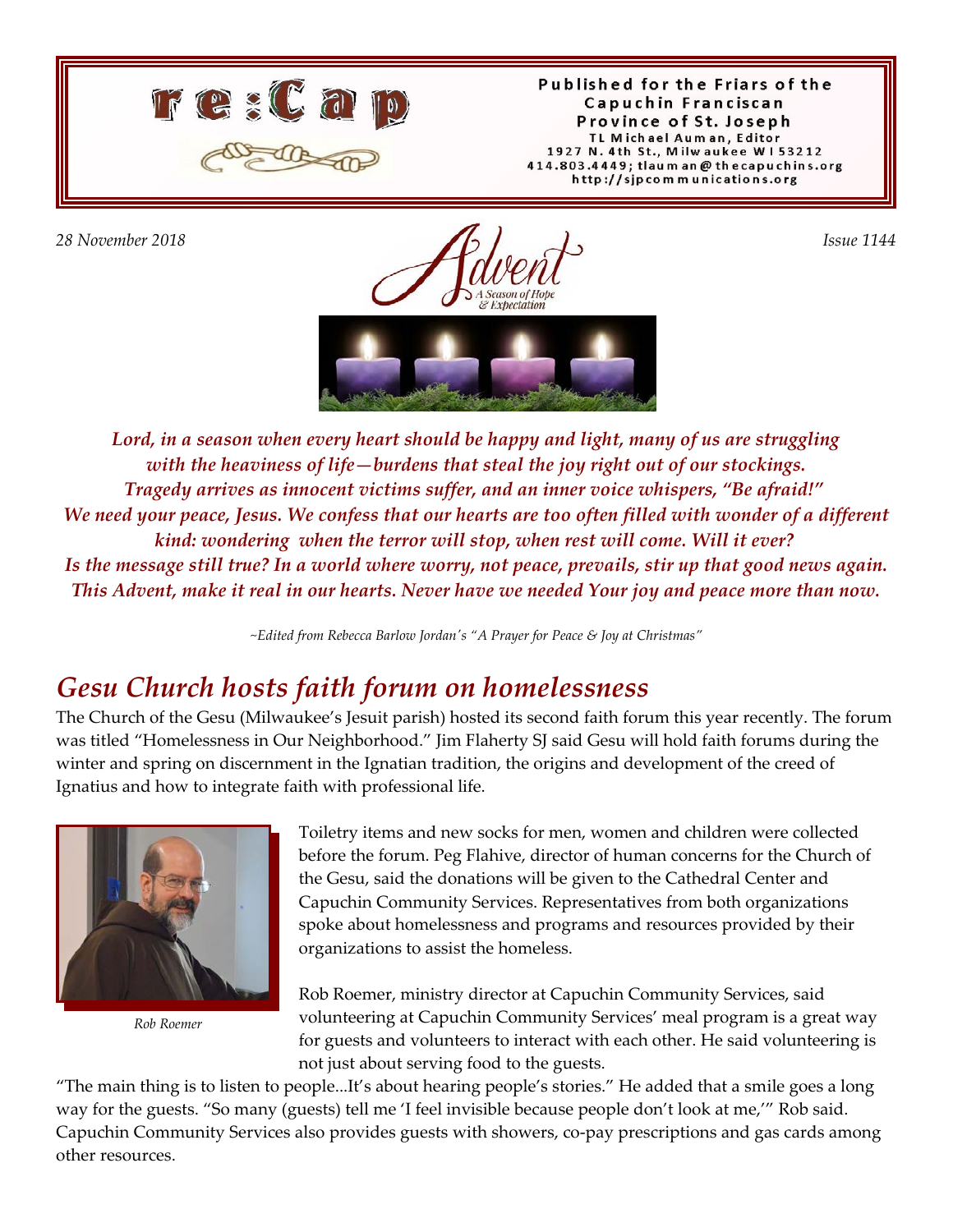Capuchin Community Services is also building temporary housing for guests that will include a gathering space, a barber shop and a laundromat. Rob said that guests tell him they have to throw their clothes away after a few days because they have no place to wash them.

The people around us may be homeless and we may not even know, Rob added. "A neighbor is not just someone that lives next door or someone you sit by. A neighbor is anyone we pass on the street."

## *Capuchin Soup Kitchen raises \$500,000*



*Jerry Johnson (right), exec. director of the Soup Kitchen*

November 19<sup>th</sup> marked the end of the Detroit Capuchin Soup Kitchen's "Hunger Free in the D" fundraising drive, a partnership



*"Hunger Free in the D" donors at the Lear Corp World Headquarters* 

with WJR Radio and Gleaners Community Food Bank, with a live broadcast from Lear Corporation World Headquarters. A grand total of nearly \$500,000 was raised in support of the Soup Kitchen and Gleaners to provide support to our metro Detroit neighbors experiencing poverty and food insecurity. Donations were matched by a generous \$200,000 matching gift from the Celani Family Foundation.

#### *Former St. Anthony Hospital begins new life as supportive housing*

Following many months of construction and years of planning, St. Anthony Apartments in Milwaukee are almost complete. Just this past week, the first tenants were expected to move into the former St. Anthony Hospital, as the building begins its new life as permanent, supportive housing for our sisters and brothers living on low incomes or formerly living on the streets. Tenants have access to on-site case



managers, social workers and other resources. In addition to the 60 units of supportive housing, Capuchin Community Services will occupy approximately 5,300 sq. ft. of space in the building, made up of offices, a chapel, a computer lab for job searchers, as well as laundry, barber and shower facilities for guests. In addition, there is a gathering space providing a year-round climate-controlled waiting area to protect guests at St. Ben's Community Meal from inclement weather.

St. Anthony Hospital was constructed in 1931 by the Capuchins to serve the medical, surgical and maternity needs of St. Benedict the Moor Parish and surrounding community as the *city's first integrated hospital.*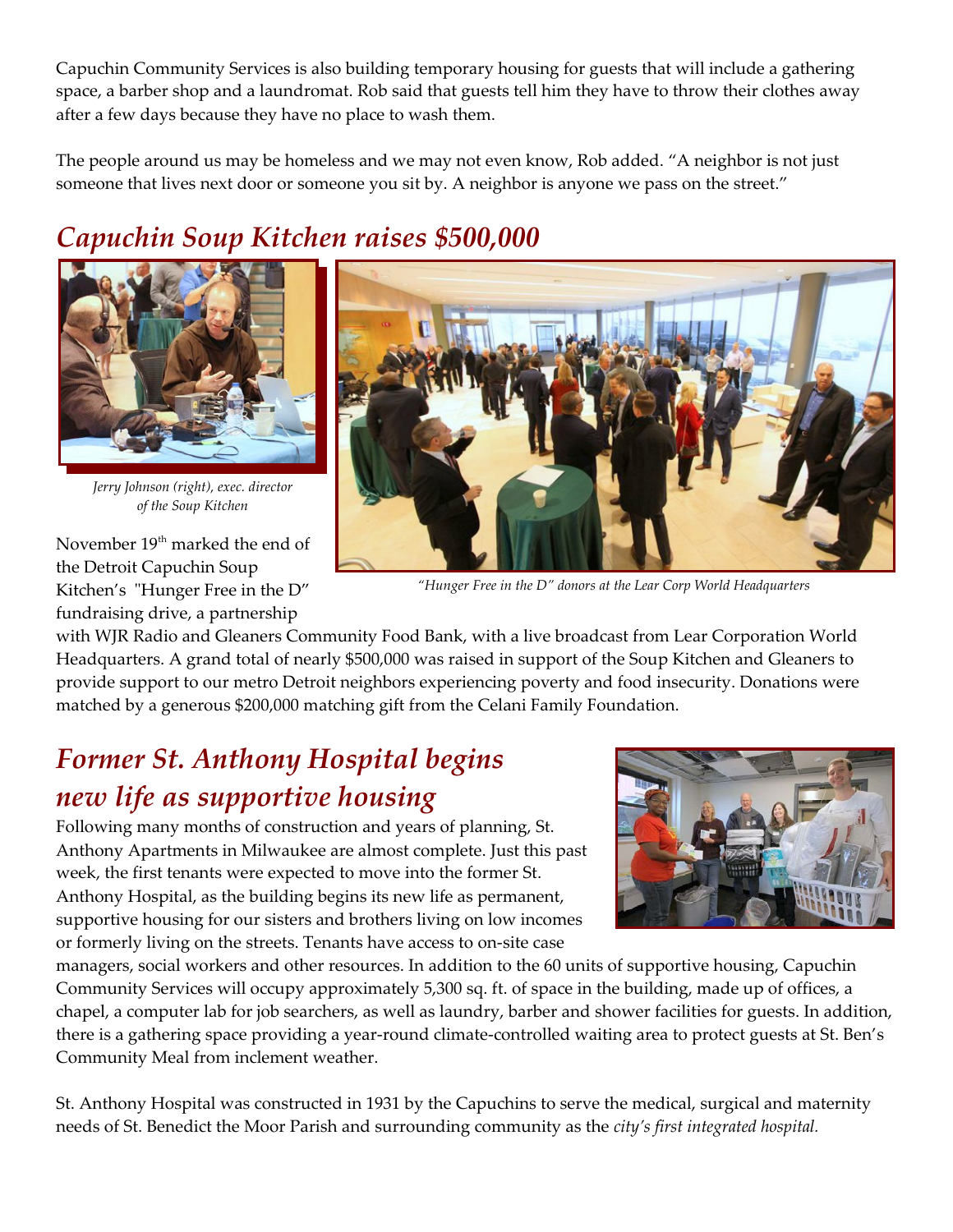In 1954, the physicians of St. Anthony Hospital elected Wisconsin's first African American chief of staff, John Maxwell. For its role in Milwaukee's history, the building was listed on the national and state registers of historic places in 2017.

On Saturday, November 17, approximately 100 volunteers packaged housewarming baskets, delivering them to each of the 60 units in the building. The housewarming baskets included small appliances, bedding, linens, cleaning supplies and other household items to make each unit move-in ready for new occupants. Items valued at more than \$20,000 were donated through an online housewarming drive earlier in the fall. Among the volunteers distributing items were families, religious and former health care workers employed in the building during its days as a hospital, as well as people born right there in the St. Anthony Hospital maternity ward.



*Volunteers and friars at St. Anthony Apartments "housewarming."*



*Steve Kropp (prov. vicar) attended the open house, along with friars and volunteers.*

The total cost of renovation is \$13.8 million, funded through a variety of sources, including historic tax credits and a Capuchin Community Services-led capital campaign. Heartland Housing, a subsidiary of Chicago-based nonprofit Heartland Alliance, is the developer and property manager of St. Anthony Apartments. Case management and other services are provided by Milwaukee-based nonprofit JusticePoint.

This project has been many years in the making and is the culmination of much hard work on the part of Capuchin Community Services staff, volunteers and partners, led by executive director Rob Roemer.

### *Prayer for World AIDS Day, December 1st*

God of all compassion, comfort your sons and daughters who live with HIV. Spread over us all your quilt of mercy, love and peace.

Open our eyes to your presence reflected in their faces. Open our ears to your truth echoing in their hearts. Give us the strength to weep with the grieving, to walk with the lonely, to stand with the depressed. May our love mirror your love for those who live in fear, who live under stress and who suffer rejection.



Mothering, fathering God, grant rest to those who have died, and hope to all who live with HIV. God of life, help us to find the cure now and help us to build a world in which no one dies alone, and where *everyone* lives accepted, wanted and loved.

*(Prayer for 2018 World AIDS Day, Maryknoll AIDS Task Force)*